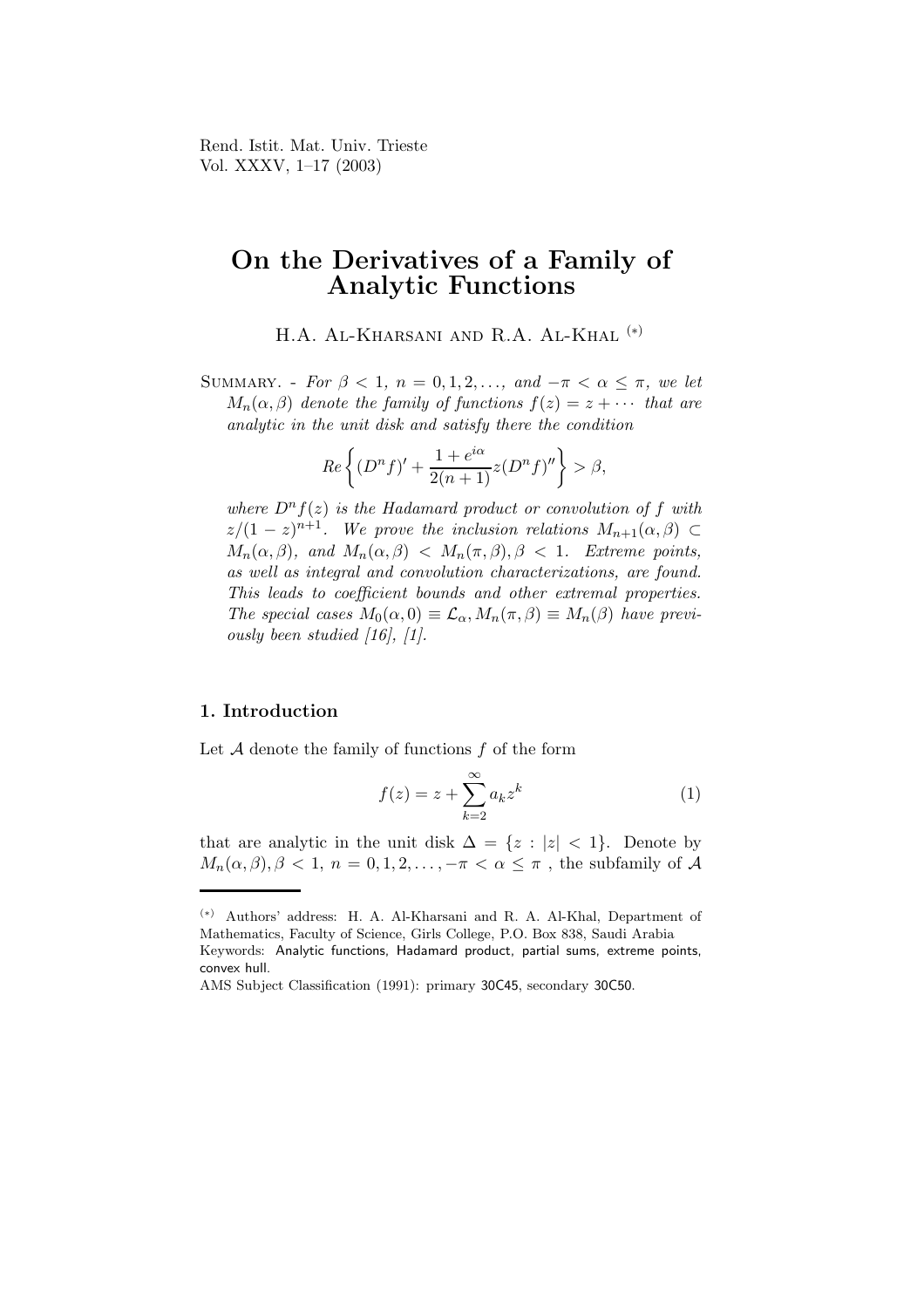consisting of functions  $f$  of the form  $(1)$  for which

$$
\operatorname{Re}\left\{(D^{n}f)' + \frac{1+e^{i\alpha}}{2(n+1)}z(D^{n}f)''\right\} > \beta \quad \text{in } \Delta,
$$

where  $D^n f$  is the Ruscheweyh derivative [12] of f defined by

$$
D^{n} f(z) = z(z^{n-1} f(z))^{(n)}/n! = f(z) * (z/(1-z)^{n+1}).
$$

The operator ∗ stands for the Hadamard product or convolution of two power series  $f(z) = \sum_{n=0}^{\infty}$  $_{k=0}$  $a_k z^k$  and and  $g(z) = \sum_{k=0}^{\infty}$  $k=0$  $b_k z^k$ , that is,  $(f * g)(z) = f(z) * g(z) = \sum_{k=0}^{\infty} a_k b_k z^k$ . It is obvious that  $M_n(\alpha, \beta) \subset M_n(\alpha, \gamma)$  if  $\beta > \gamma$ . We also know that  $M_{n+1}(0, \beta) \subset$  $M_n(0, \beta)$  [9]. Alexander [3] showed that  $M_0(\pi, 0)$  is a subfamily of analytic univalent functions. Note that, for  $\beta < 0$ ,  $M_n(\alpha, \beta)$  need not be univalent in  $\Delta$ . Singh and Singh [17] proved that the functions in  $M_0(0,0)$  are starlike in  $\Delta$ . Silverman and Silvia [16] found extreme points, coefficient bounds, and convolution characterizations for  $M_0(\alpha, 0), -\pi < \alpha \leq \pi$ . Also Silverman [15] showed that for  $f \in M_1(\pi, \beta)$ , the partial sums  $S_m(z, f)$  satisfy  $\text{Re}(S_m(z, f))' > \beta$ . Ahuja and Jahangiri [2] showed that the functions in  $M_n(\pi, \beta)$  are invariant under convolution with convex functions and introduced a convolution characterization for functions in  $M_n(\pi, \beta)$ . Furthermore, they found [1]  $\gamma = \gamma(n, \beta) \ge \beta$  so that for f and g in  $M_n(\pi, \beta)$ , their convolution is in  $M_n(\pi, \gamma)$ . In this note we extend most of their results to more general case  $M_n(\alpha, \beta)$ . Finally, we will state some results as improvement to the previous results and we proved the inclusion relation  $M_{n+1}(\alpha, \beta) \subset M_n(\alpha, \beta)$ .

## 2. Main results

THEOREM 2.1.  $M_{n+1}(\alpha, \beta) \subset M_n(\alpha, \beta)$  for each  $n \in N_0, \beta < 1$ , and  $-\pi < \alpha \leq \pi$ .

To prove this theorem we shall need the following lemma, which is due to Jack [7].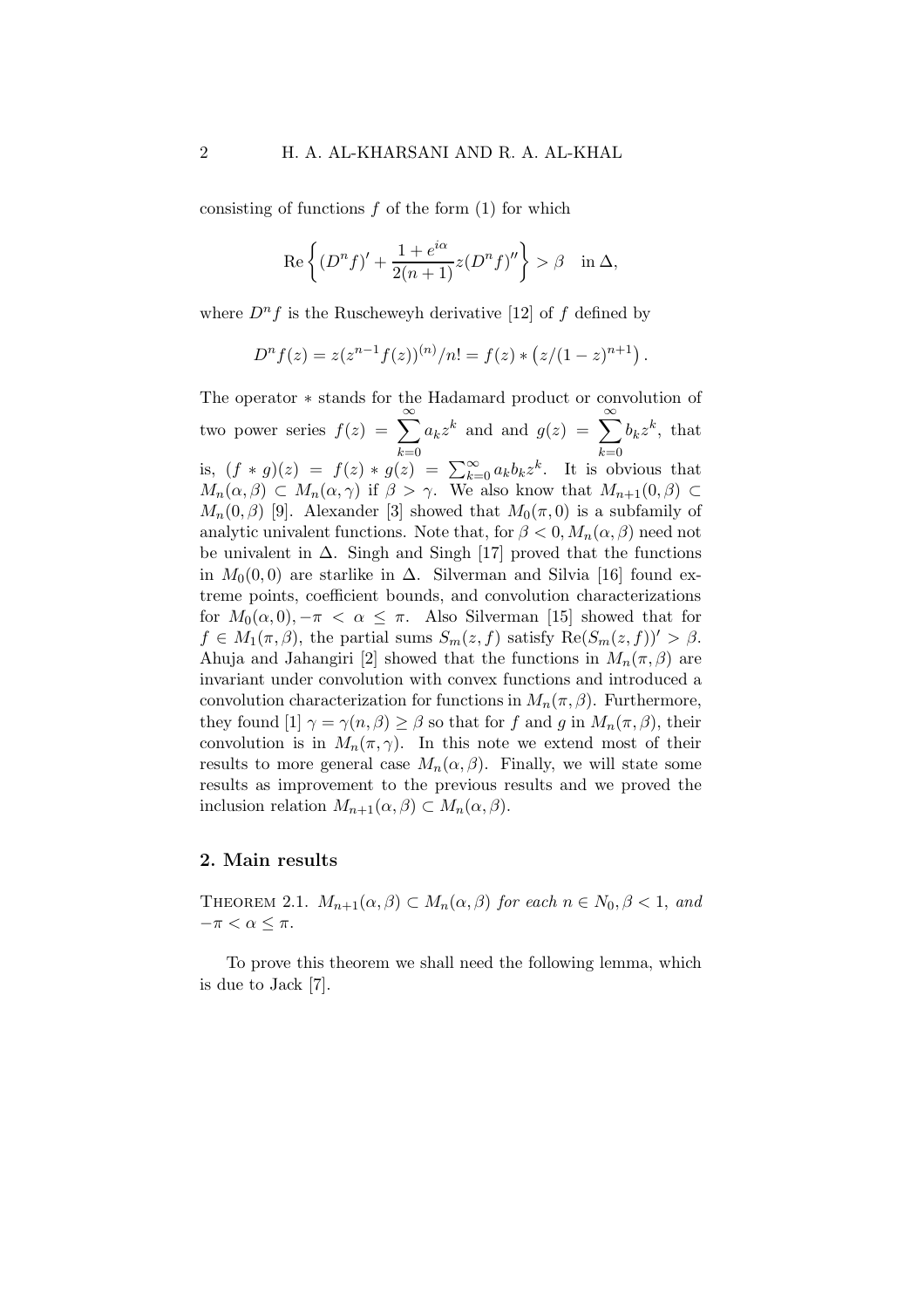LEMMA 2.2. Let w be an analytic function in  $\Delta$  satisfying  $w(0) = 0$ and  $|w(z)| < 1$  for  $z \in \Delta$ . Then if  $|w|$  assumes its maximum value on the circle  $|z| = r$  at a point  $z_1$ , we can write

$$
z_1w'(z_1) = kw(z_1),
$$

where k is real and  $k \geq 1$ .

*Proof of theorem* (2.1). Let  $f \in M_{n+1}(\alpha, \beta)$ . Then

Re 
$$
\left\{ (D^{n+1}f(z))' + \frac{1+e^{i\alpha}}{2(n+2)}z (D^{n+1}f(z))'' \right\} > \beta.
$$
 (2)

We define an analytic function  $w(z)$  in  $\Delta$  such that

$$
(Dn f)' + \frac{1 + e^{i\alpha}}{2(n+1)} z(Dn f)'' = \frac{1 + (2\beta - 1)w(z)}{1 + w(z)},
$$
(3)

where  $w(0) = 0$  and  $w(z) \neq -1$  [10]. We shall show that  $|w(z)| < 1$ . From (3) we have

$$
z(D^n f)'' = \frac{2(n+1)}{1+e^{i\alpha}} \left[ \frac{1+(2\beta-1)w(z)}{1+w(z)} - (D^n f)'\right].
$$
 (4)

Using the known identity

$$
z(D^{n} f)' = (n+1)D^{n+1} f - nD^{n} f,
$$
\n(5)

we get

$$
(D^{n+1}f)' = \frac{2}{1+e^{i\alpha}} \frac{1+(2\beta-1)w(z)}{1+w(z)} - \frac{1-e^{i\alpha}}{1+e^{i\alpha}} (D^n f)'.
$$
 (6)

Now from (6) we conclude that

$$
(D^{n+1}f)'' = \frac{2}{1 + e^{i\alpha}} \frac{2(\beta - 1)w'(z)}{(1 + w(z))^2} - \frac{1 - e^{i\alpha}}{1 + e^{i\alpha}} (D^n f)''.
$$
 (7)

Suppose that for  $z_0 \in \Delta$ 

$$
\max_{|z| \leq |z_0|} |w(z)| = |w(z_0)| = 1.
$$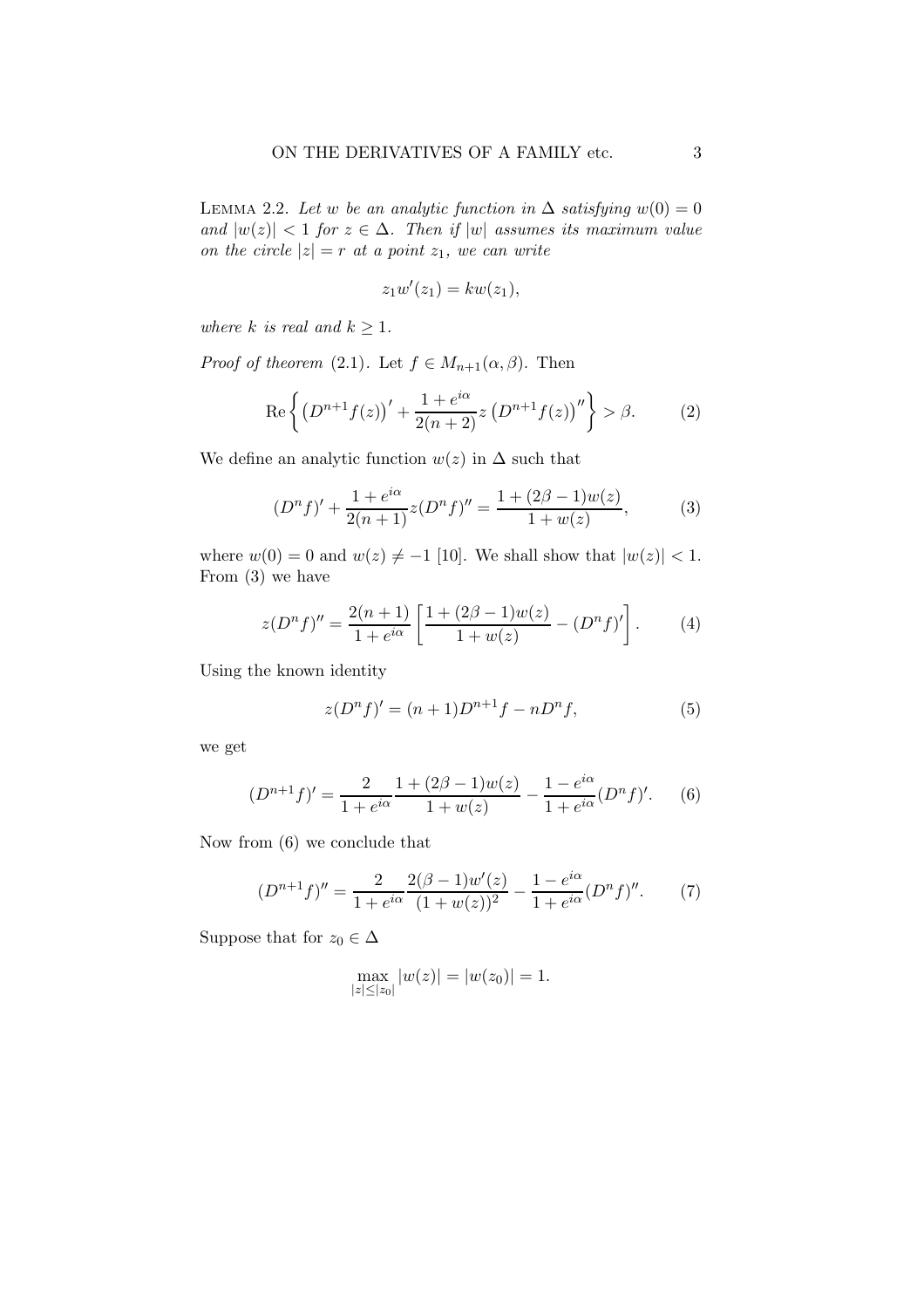Using the lemma and setting  $w(z_0) = e^{i\theta_0}$  in (6) and (7), we obtain

$$
\operatorname{Re}\left[ (D^{n+1}f(z_0))' + \frac{1+e^{i\alpha}}{2(n+1)}z_0(D^{n+1}f(z_0))'' \right]
$$

$$
= \beta + \frac{2(\beta-1)k}{n+1} \operatorname{Re}\frac{e^{i\theta_0}}{(1+e^{i\theta_0})^2}
$$

$$
= \beta + \frac{(\beta-1)k}{(n+1)(1+\cos\theta_0)}.
$$

See that  $(n+1)(1+\cos\theta_0) > 0$  for each n and  $\theta_0 \neq \pi$ , then

$$
\operatorname{Re}\left[ (D^{n+1}f(z_0))' + \frac{1+e^{i\alpha}}{2(n+1)}z_0(D^{n+1}f(z_0))'' - \beta \right] < 0,
$$

where  $\beta < 1, k \ge 1, n \in N_0$ , which is a contradiction to our hypothesis that  $f \in M_{n+1}(\alpha, \beta)$ . Thus  $|w(z)| < 1$  and from (3) we conclude that  $f \in M_n(\alpha, \beta)$ .  $\Box$ 

LEMMA 2.3. [8] Let  $\lambda$  be a function that is defined on  $\Delta$  with  $Re\lambda(z)$  > 0 for  $z \in \Delta$ . If p is analytic in  $\Delta$  and  $Re[p(z) + \lambda(z)zp'(z)] > 0$  for  $z \in \Delta$ , then  $Rep(z) > 0$  for  $z \in \Delta$ .

By taking  $p = (D^n f)' - \beta$  and  $\lambda(z) = \frac{1 + e^{i\alpha}}{2(n+1)}$  in (2.3), we have

THEOREM 2.4. For each  $n \in N_0$ ,  $-\pi < \alpha \leq \pi$ ,  $\beta < 1$ ,  $M_n(\alpha, \beta) \subset$  $M_n(\pi, \beta)$ .

THEOREM 2.5. The extreme points of  $M_n(\alpha, \beta)$  are

$$
f_x(z) = z + 4(1 - \beta) \sum_{k=2}^{\infty} \frac{n!(k-1)!}{(k+n-1)!k(k+1+(k-1)e^{i\alpha})} x^{k-1} z^k,
$$
\n(8)

where  $|x| = 1, z \in \Delta$ .

*Proof.* From the definition of  $M_n(\alpha, \beta)$  it follows that  $f \in M_n(\alpha, \beta)$ if and only if  $D^n f \in M_0(\alpha, \beta)$ . Therefore the operator  $D^n$  is a linear homeomorphism from  $M_0(\alpha, \beta)$  to  $M_n(\alpha, \beta)$  and thus preserves extreme points. Now to find the extreme points of clco  $M_0(\alpha, \beta)$ .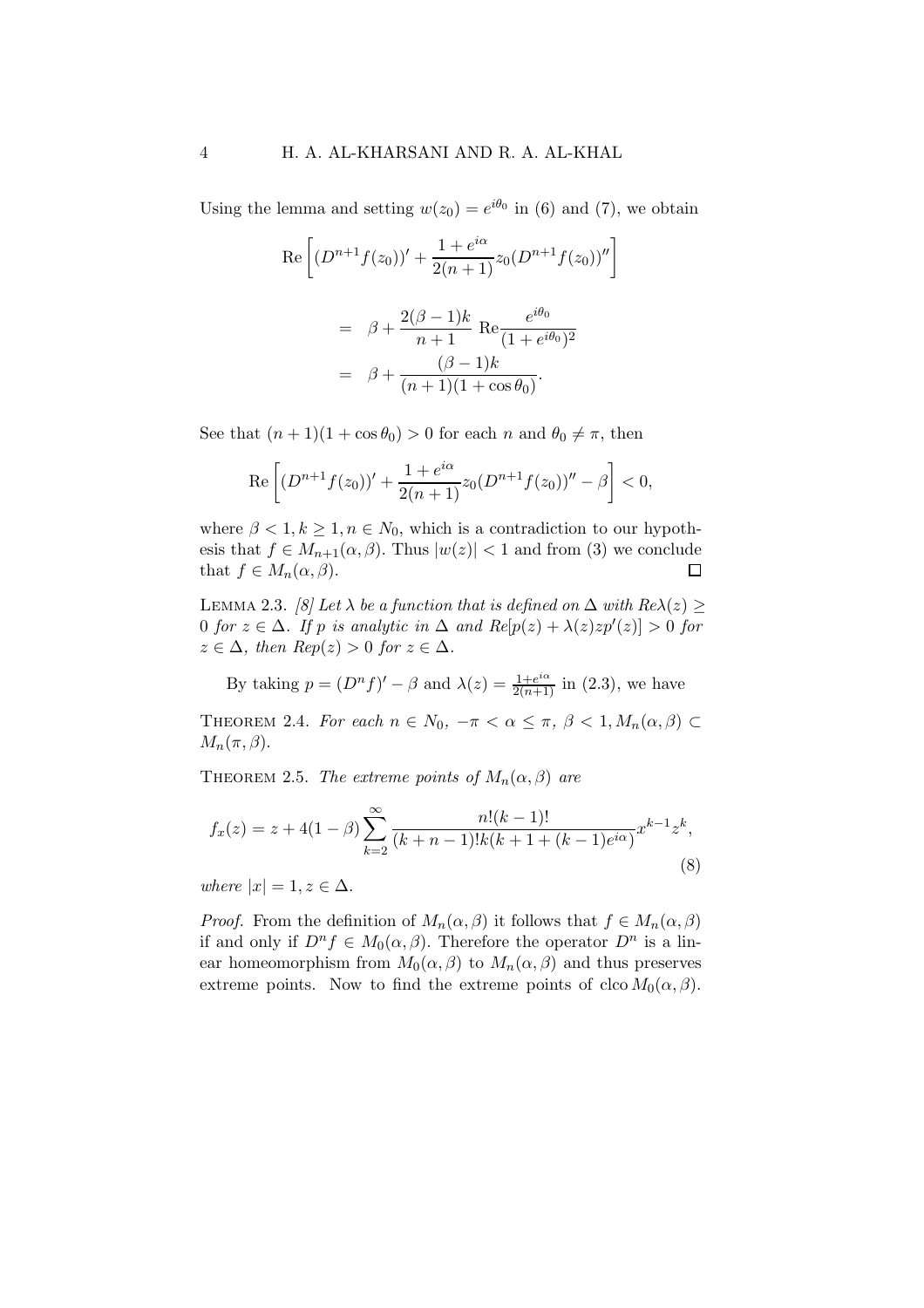Let  $f \in M_0(\alpha, \beta)$ , then  $\text{Re}\left\{f'(z) + \frac{1+e^{i\alpha}}{2}\right\}$  $\left\{\frac{e^{i\alpha}}{2}zf''(z)\right\} > \beta, z \in \Delta, \beta < 1$  $1, -\pi < \alpha \leq \pi$ , so there exists a  $p \in \mathcal{P}$ , the class of functions in the form  $p(z) = 1 + \sum_{k=1}^{\infty} c_k z^k$  and Re  $p(z) > 0, z \in \Delta$ , such that

$$
f'(z) + \frac{1 + e^{i\alpha}}{2}zf''(z) = \frac{1 - e^{i\alpha}}{2}f'(z) + \frac{1 + e^{i\alpha}}{2}(zf'(z))'
$$
  
=  $\beta + (1 - \beta)p(z), \quad z \in \Delta.$ 

It follows that  $\left(\frac{1-e^{i\alpha}}{1+e^{i\alpha}}\right)$  $\frac{1-e^{i\alpha}}{1+e^{i\alpha}}$   $\int f'(z)+(zf'(z))'=\frac{2}{1+\epsilon}$  $\frac{2}{1+e^{i\alpha}}\left\{\beta+(1-\beta)p(z)\right\},\,$ which is equivalent to

$$
cz^{c} f'(z) + z^{c} (zf'(z))' = \frac{2}{1 + e^{i\alpha}} z^{c} \left\{ \beta + (1 - \beta)p(z) \right\},\,
$$

where  $c = \frac{1-e^{i\alpha}}{1+e^{i\alpha}}$  $\frac{1-e^{i\alpha}}{1+e^{i\alpha}}, \alpha \neq \pi$ . Then we can write

$$
[z^{c}(zf'(z))]' = \frac{2}{1+e^{i\alpha}}z^{c}\left\{\beta+(1-\beta)p(z)\right\}.
$$

We conclude that

$$
z^{c+1}f'(z) = (c+1)\int_0^z \xi^c \left\{\beta + (1-\beta)p(\xi)\right\} d\xi.
$$
 (9)

From Hergoltz's Theorem, see page 21 of [4],  $p \in \mathcal{P}$  if and only if

$$
p(z) = \int_X \frac{1+xz}{1-xz} d\mu(x)
$$

for some probability measure  $\mu$ . Substituting this into (9) leads to

$$
f'(z) = \frac{c+1}{z^{c+1}} \int_0^z \xi^c \left[ \beta + (1-\beta) \int_X \left( 1 + 2 \sum_{k=2}^\infty x^{k-1} \xi^{k-1} \right) d\mu(x) \right] d\xi.
$$

Upon reversing the order of integration and integrating with respect to  $\xi$ , we obtain

$$
f'(z) = \beta + (1 - \beta) \int_X \left[ 1 + 2 \sum_{k=2}^{\infty} \frac{c+1}{c+k} x^{k-1} z^{k-1} \right] d\mu(x),
$$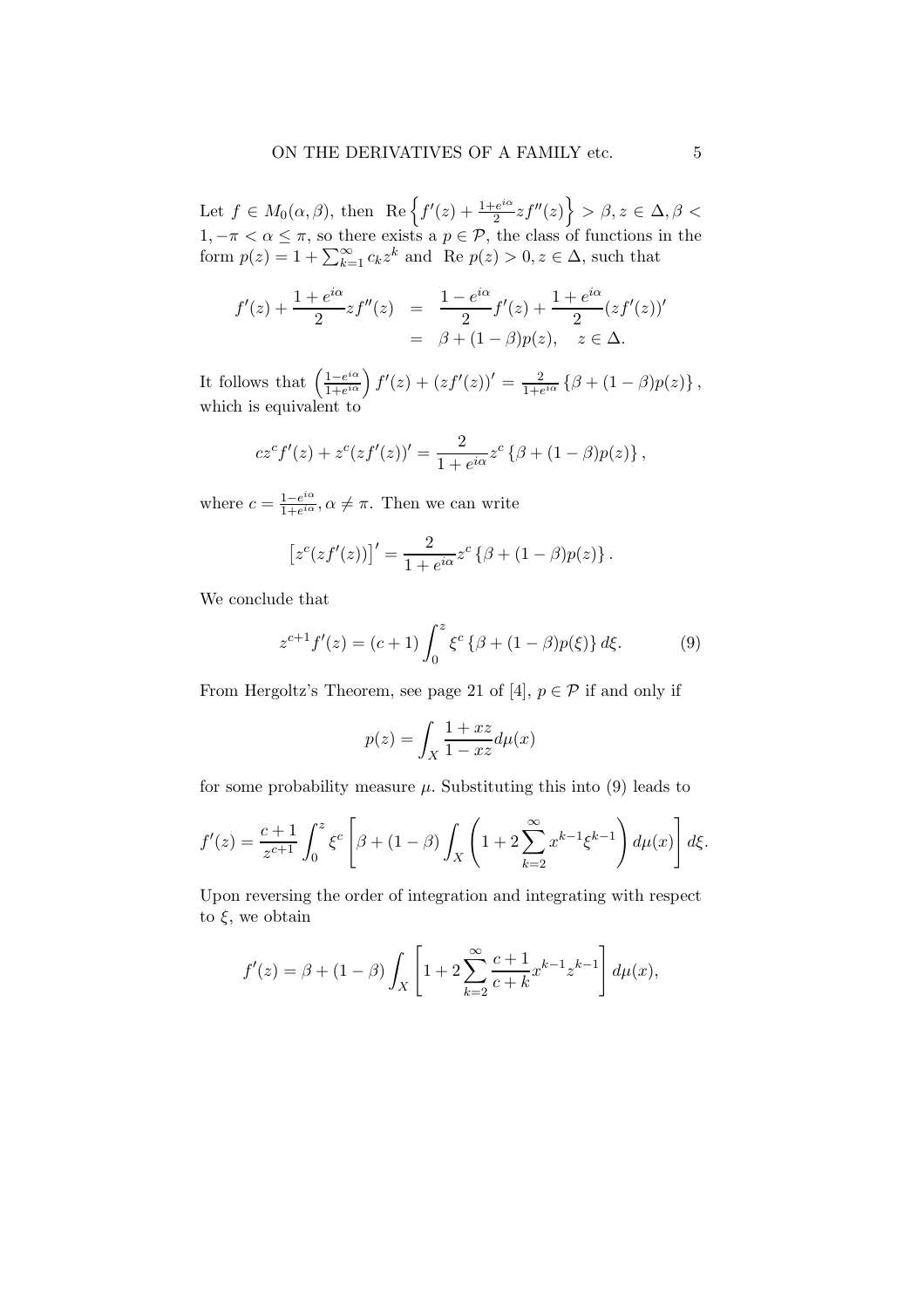then

$$
f(z) = \beta z + (1 - \beta) \int_X \left[ z + 4 \sum_{k=2}^{\infty} \frac{1}{k[k+1+(k-1)e^{i\alpha}]} x^{k-1} z^k \right] d\mu(x).
$$

So the extreme points of  $c_{\text{lco}}M_0(\alpha, \beta)$  are given by

$$
z + 4(1 - \beta) \sum_{k=2}^{\infty} \frac{1}{k[k+1+(k-1)e^{i\alpha}]} x^{k-1} z^k, \quad |x| = 1, z \in \Delta.
$$

Also, note that

$$
Dn f(z) = \left(z + \sum_{k=2}^{\infty} a_k z^k\right) * \frac{z}{(1-z)^{n+1}}
$$
  
=  $z + \sum_{k=2}^{\infty} \left(\begin{array}{c}k+n-1\\n\end{array}\right) a_k z^k.$ 

Thus the extreme points of clco  $M_n(\alpha, \beta)$  are given by

$$
z + \sum_{k=2}^{\infty} \frac{4(1-\beta)}{k[k+1+(k-1)e^{i\alpha}]} \left( k+n-1 \atop n \right)^{-1} x^{k-1} z^k, |x| = 1, z \in \Delta
$$

which simplifies to (8). Since the family  $M_n(\alpha, \beta)$  is convex and therefore is equal to its convex hull, (8) gives the extreme points of  $M_n(\alpha, \beta)$ . For the cases  $n = 0, \beta = 0, -\pi < \alpha \leq \pi$  and  $n \in N_0, \beta <$  $1, \alpha = \pi$ , (2.5) gives the extreme points of  $M_0(\alpha, 0)$  and  $M_n(\pi, \beta)$ obtained in [16] and [1], respectively.  $\Box$ 

COROLLARY 2.6.  $f \in M_n(\alpha, \beta)$  if and only if f can be expressed as

$$
f(z) = \int_X z + \sum_{k=2}^{\infty} \left[ \frac{4(1-\beta)n!(k-1)!}{(k+n-1)!k(k+1+(k-1)e^{i\alpha})} x^{k-1} z^k \right] d\mu(x),
$$

where  $\mu$  is a probability measure defined on the unit circle X.

Since the coefficient bounds are maximized at an extreme point, as an application of  $(2.5)$ , we have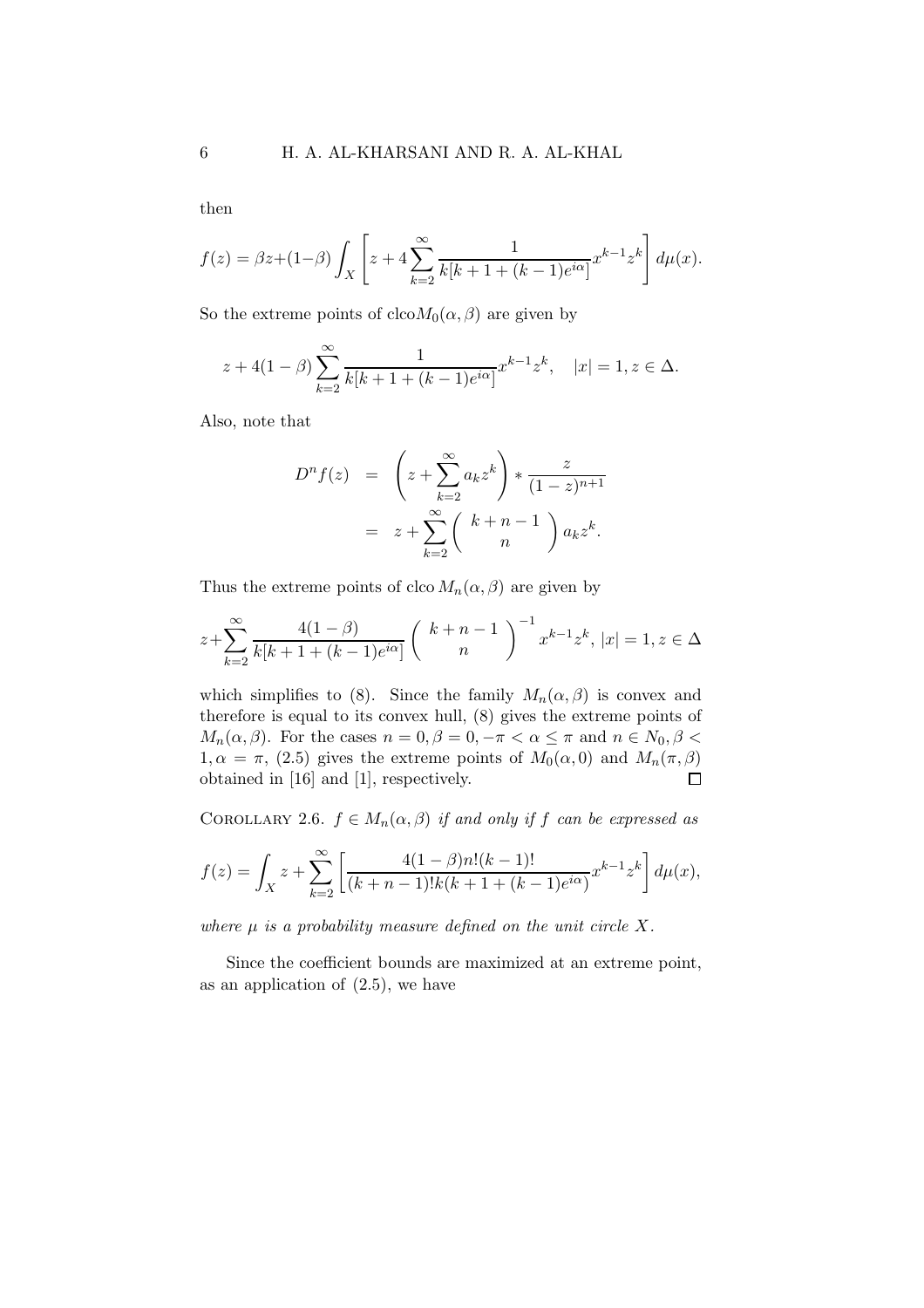COROLLARY 2.7. If  $f \in M_n(\alpha, \beta)$ , then

$$
|a_k| \le \frac{4(1-\beta)n!(k-1)!}{(k+n-1)!k|k+1+(k-1)e^{i\alpha}|}, \quad k \ge 2, \ -\pi < \alpha \le \pi.
$$

Equality occurs for  $f_x(z)$  defined by (8).

From (8) we see for  $f \in M_n(\alpha, \beta)$  and  $|z| = r < 1$  that

$$
|f(z)| \le r + 4(1 - \beta) \sum_{k=2}^{\infty} \frac{n!(k-1)!}{(k+n-1)!k|k+1+(k-1)e^{i\alpha}|} r^k.
$$

By letting  $r \to 1$  we obtain

$$
|f(z)| \le 1 + 4(1 - \beta) \sum_{k=2}^{\infty} \frac{n!(k-1)!}{(k+n-1)!k|k+1+(k-1)e^{i\alpha}|}. \tag{10}
$$

Also, since for  $n \geq 1, -\pi < \alpha \leq \pi, M_n(\alpha, \beta) \subset M_1(\pi, \beta)$ , we let  $n = 1, \alpha = \pi$  in (10) to get

$$
|f(z)| \le 1 + 2(1 - \beta) \left(\frac{\pi^2}{6} - 1\right).
$$

This shows that the family  $M_n(\alpha, \beta), n \geq 1, -\pi < \alpha \leq \pi$  is bounded in  $\Delta$  for all  $\beta, \beta < 1$ . For  $n = 0$ , (10) becomes

$$
|f(z)|
$$
  $\leq 1 + 4(1 - \beta) \left( \sum_{k=2}^{\infty} 1/k|k+1+(k-1)e^{i\alpha}| \right)$   
 $\leq 1 + \frac{2(1-\beta)}{\cos(\alpha/2)} \left( \frac{\pi^2}{6} - 1 \right).$ 

So the functions in  $M_n(\alpha, \beta)$  are bounded in  $\Delta$  for each  $-\pi < \alpha <$  $\pi, \beta < 1$ . The above result yields Theorem 7 by Silverman and Silvia [16] for  $\beta = 0$ . Our next theorem is on the partial sums of the functions in  $M_n(\alpha, \beta)$  which for the case  $\alpha = \pi$  gives Theorem 2 by Ahuja and Jahangiri [1].

THEOREM 2.8. Let  $S_m(z, f)$  denote the m-th partial sum of a function f in  $M_n(\alpha, \beta)$ . If  $f \in M_n(\alpha, \beta)$  and if  $1 \leq n \leq 4$ , then

$$
S_m(z, f) \in M_{n-1}\left(\alpha, \frac{2\beta n + 1 - n}{n+1}\right).
$$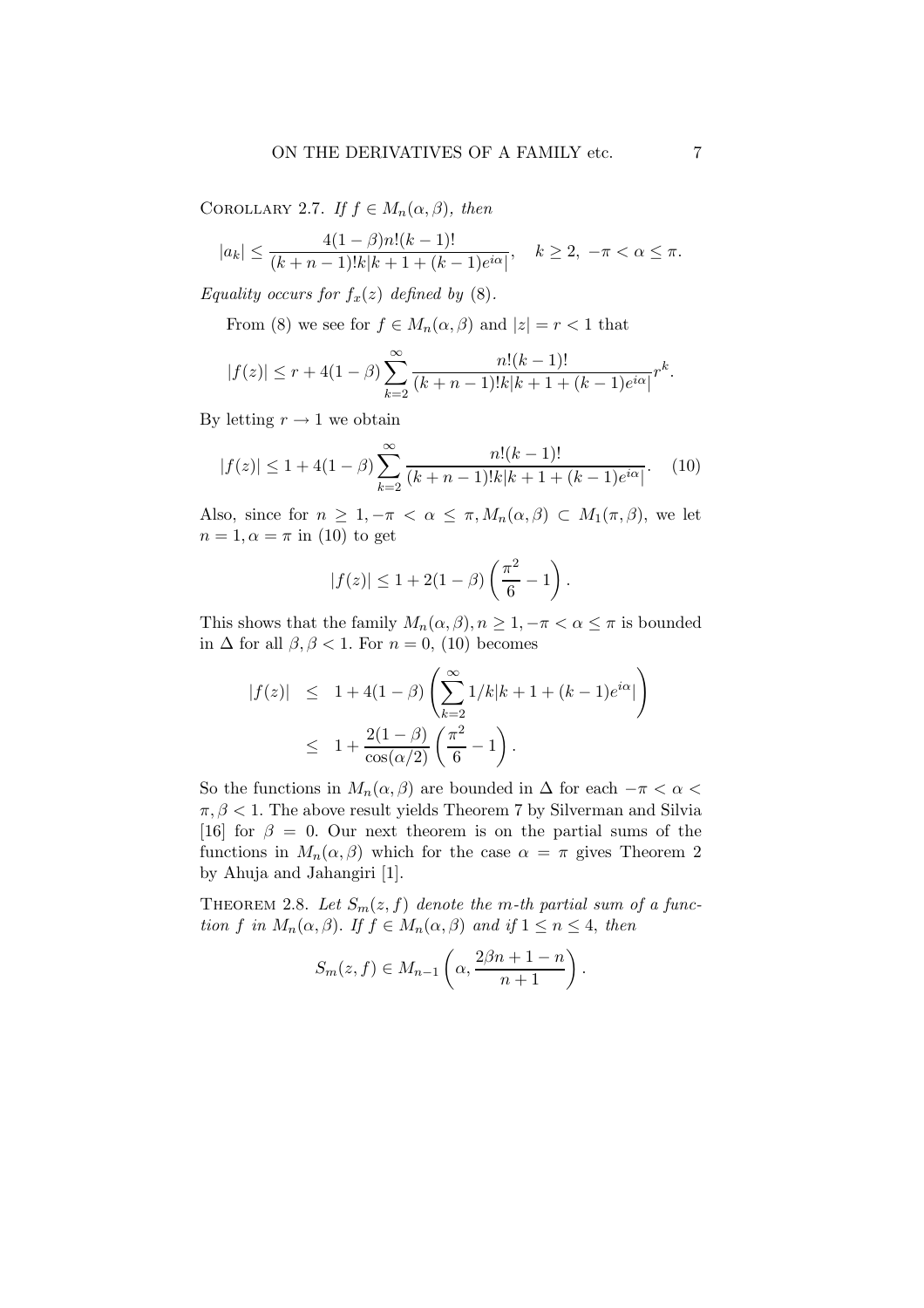To prove this theorem we shall need the following lemmas, the first of which is due to Gasper [6].

LEMMA 2.9. Let  $R$  be the positive root of the equation

 $9t^7 + 55t^6 - 14t^5 - 948t^4 - 3247t^3 - 5013t^2 - 3780t - 1134 = 0.$ 

If  $-1 < t \le R \simeq 4.5678018$ , then

$$
\sum_{k=1}^{m} \frac{\cos k\theta}{k+t} \ge -\frac{1}{1+t}, \quad m=1,2,\ldots
$$

When  $t = 1$ , (2.9) confirms the estimate by Rogosinski and Szegö [11].

LEMMA 2.10. Let  $-1 < t \le R$  ≃ 4.5678018. Then

$$
Re\left(\sum_{k=2}^{m} \frac{z^{k-1}}{k+t-1}\right) > \frac{-1}{1+t}, \quad z \in \Delta.
$$

LEMMA 2.11. Let  $p(z)$  be analytic in  $\Delta$ ,  $p(0) = 1$ , and Re  $p(z) > 1/2$ in  $\Delta$ . Then for any function F, analytic in  $\Delta$ , the function  $p * F$ takes values in the convex hull of the image of  $\Delta$  under F.

*Proof of Theorem* (2.8). Let  $f \in M_n(\alpha, \beta)$  be of the form (1). Then we have

$$
\operatorname{Re}\left(1+\sum_{k=2}^{\infty}k\left[1+\frac{(k-1)(1+e^{i\alpha})}{2(n+1)}\right]\binom{k+n-1}{n}a_kz^{k-1}\right) > \beta\tag{11}
$$

or

$$
\operatorname{Re}\left(1+\sum_{k=2}^{\infty}\frac{2kn}{n+1}\left[1+\frac{(k-1)(1+e^{i\alpha})}{2(n+1)}\right]\binom{k+n-1}{n}a_kz^{k-1}\right)
$$

$$
>\frac{2\beta n+1-n}{n+1}.
$$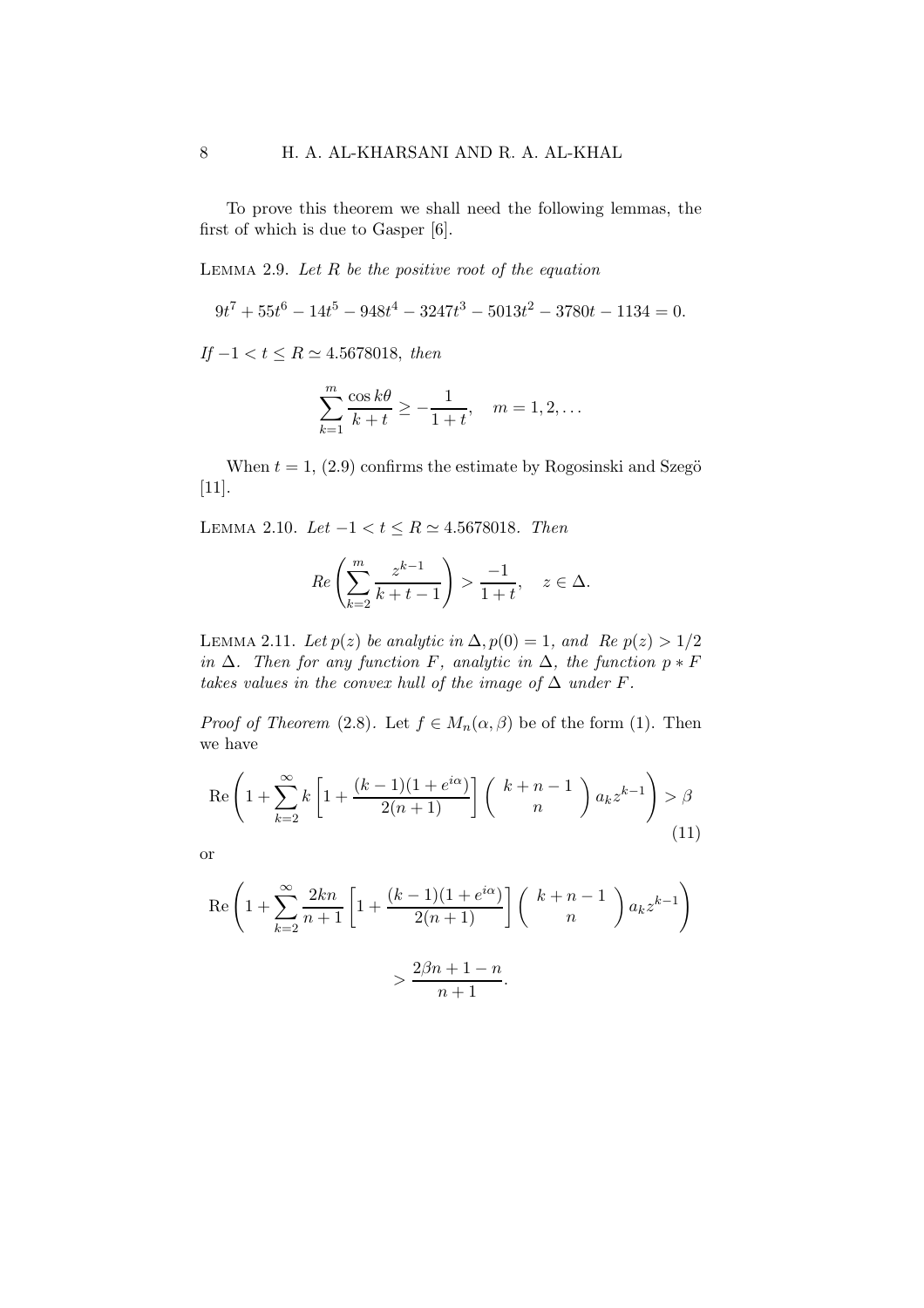For the m-th partial sum of  $f$ , we can write

$$
(D^{n-1}S_m(z,f))' + \frac{1+e^{i\alpha}}{2(n+1)}z(D^{n-1}S_m(z,f))''
$$
  
=  $1 + \sum_{k=2}^m k \left[1 + \frac{(k-1)(1+e^{i\alpha})}{2(n+1)}\right] \binom{k+n-2}{n} a_k z^{k-1}$   
=  $\left(1 + \sum_{k=2}^\infty \frac{2kn}{n+1} \left[1 + \frac{(k-1)(1+e^{i\alpha})}{2(n+1)}\right] \binom{k+n-1}{n} a_k z^{k-1}\right)$   

$$
*\left(1 + \sum_{k=2}^m \frac{n+1}{2(k+n-1)} z^{k-1}\right).
$$

For  $1 \le n \le 4$ , it is clear by  $(2.10)$  that

$$
\operatorname{Re}\left(1+\sum_{k=2}^{m} \frac{n+1}{2(k+n-1)} z^{k-1}\right) > \frac{1}{2}, \quad z \in \Delta.
$$

Now an application of (2.11) to

$$
(D^{n-1}S_m(z,f))' + \frac{1+e^{i\alpha}}{2(n+1)}z(D^{n-1}S_m(z,f))''
$$

concludes the theorem.

Now we will denote the class

$$
O_n(\alpha, \beta) = \left\{ f \in \mathcal{A} : \text{Re}\left\{ (D^n f)' + \frac{e^{i\alpha}}{n+1} z (D^n f)'' \right\} > \beta, \ z \in \Delta \right\}.
$$

For the case  $n = \beta = 0$ , we get the class which was introduced by Ruscheweyh [13]. Our next theorem gives a characterization condition for  $O_n(\alpha, \beta)$  and  $M_n(\alpha, \beta)$  in terms of convolutions.

THEOREM 2.12. 1. A function  $f \in \mathcal{A}$  is in  $O_n(\alpha, \beta)$  if and only if

$$
Re \left\{ \frac{1}{z} \left[ D^n f(z) * \left( \frac{e^{i\alpha} z (1 + (1 - 2\beta) z)}{(n + 1)(1 - z)^{3 - 2\beta}} + \frac{(n + 1 - e^{i\alpha}) z (1 - z)^{1 - \beta} (1 - \beta z)}{(n + 1)(1 - z)^{3 - 2\beta}} \right) \right] \right\} > \beta,
$$

with  $-\pi < \alpha \leq \pi, z \in \Delta, n \in N_0$ .

 $\Box$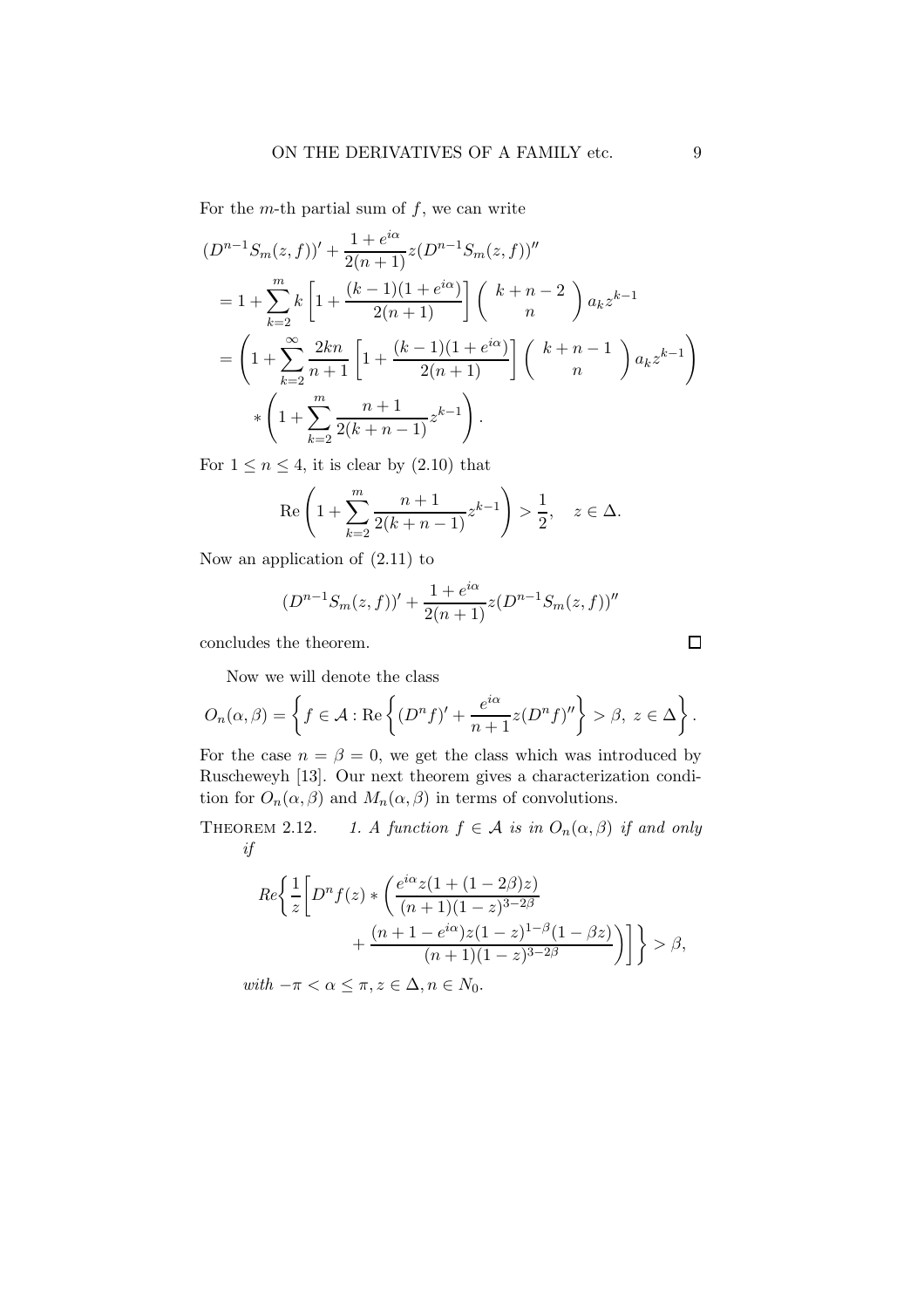2.  $-\pi < \alpha \leq \pi, n \in N_0, f \in M_n(\alpha, \beta)$  if and only if

$$
Re \left\{ \frac{1}{z} \left[ D^n f(z) * \left( \frac{(1 + e^{i\alpha})z(1 + (1 - \beta)z)}{2(n + 1)(1 - z)^{3 - 2\beta}} + \frac{(2n + 1 - e^{i\alpha})z(1 - z)^{1 - \beta}(1 - \beta z)}{2(n + 1)(1 - z)^{3 - 2\beta}} \right) \right] \right\} > \beta,
$$

where  $z \in \Delta$ .

3. A function  $f \in \mathcal{A}$  is in  $M_n(\alpha, \beta)$  if and only if

$$
\frac{1}{z} \left[ f(z) * \left( \frac{(1+x)\{(z+nz^2)(1-(\frac{1-e^{i\alpha}}{2})z) + (\frac{1+e^{i\alpha}}{2})z^2\}}{(1-z)^{n+3}} + \frac{(1-2\beta-x)z(1-z)^{n+3}}{(1-z)^{n+3}} \right) \right] \neq 0,
$$

with  $|x| = 1, z \in \Delta, -\pi < \alpha \leq \pi$ .

*Proof of Theorem* (2.12), 1. We know that  $f \in O_n(\alpha, \beta)$  if and only if Re  $\left\{(D^n f)' + \frac{e^{i\alpha}}{n+1} z(D^n f)''\right\} > \beta$  for all  $n \in N_0, -\pi < \alpha \leq \pi, \beta <$ 1. On the other hand,

$$
(D^n f)' + \frac{e^{i\alpha}}{n+1} z(D^n f)'' = \left[ \left( 1 - \frac{e^{i\alpha}}{n+1} \right) D^n f + \frac{e^{i\alpha}}{n+1} z(D^n f)' \right]'
$$
  
= 
$$
\left( D^n f * \left[ \left( 1 - \frac{e^{i\alpha}}{n+1} \right) \frac{z}{(1-z)^{1-\beta}} + \frac{e^{i\alpha}}{n+1} \frac{z}{(1-z)^{2(1-\beta)}} \right] \right)'
$$
  
= 
$$
\left( D^n f + \frac{e^{i\alpha} z + (n+1-e^{i\alpha}) z (1-z)^{1-\beta}}{(n+1)(1-z)^{2(1-\beta)}} \right)'
$$

For F and G normalized by  $F(0) = G(0) = F'(0) - 1 = G'(0) - 1 = 0$ , we have that  $(F * G)' = \frac{(\tilde{F} * z \tilde{G})}{z}$  $\frac{zG}{z}$ . The result now follows upon taking  $F = f, G(z) = \frac{e^{i\alpha}z + (n+1-e^{i\alpha})z(1-z)^{1-\beta}}{(n+1)(1-z)(1-\beta)}$  $\frac{\left(\frac{n+1-e^{-\frac{1}{2}}\right)\left(1-z\right)}{n+1\right)\left(1-z\right)^{2\left(1-\beta\right)}}$ , and noting that

$$
zG'(z) = \frac{e^{i\alpha}z(1 + (1 - 2\beta)z) + (n + 1 - e^{i\alpha})z(1 - z)^{1 - \beta}(1 - \beta z)}{(n + 1)(1 - z)^{3 - 2\beta}}.
$$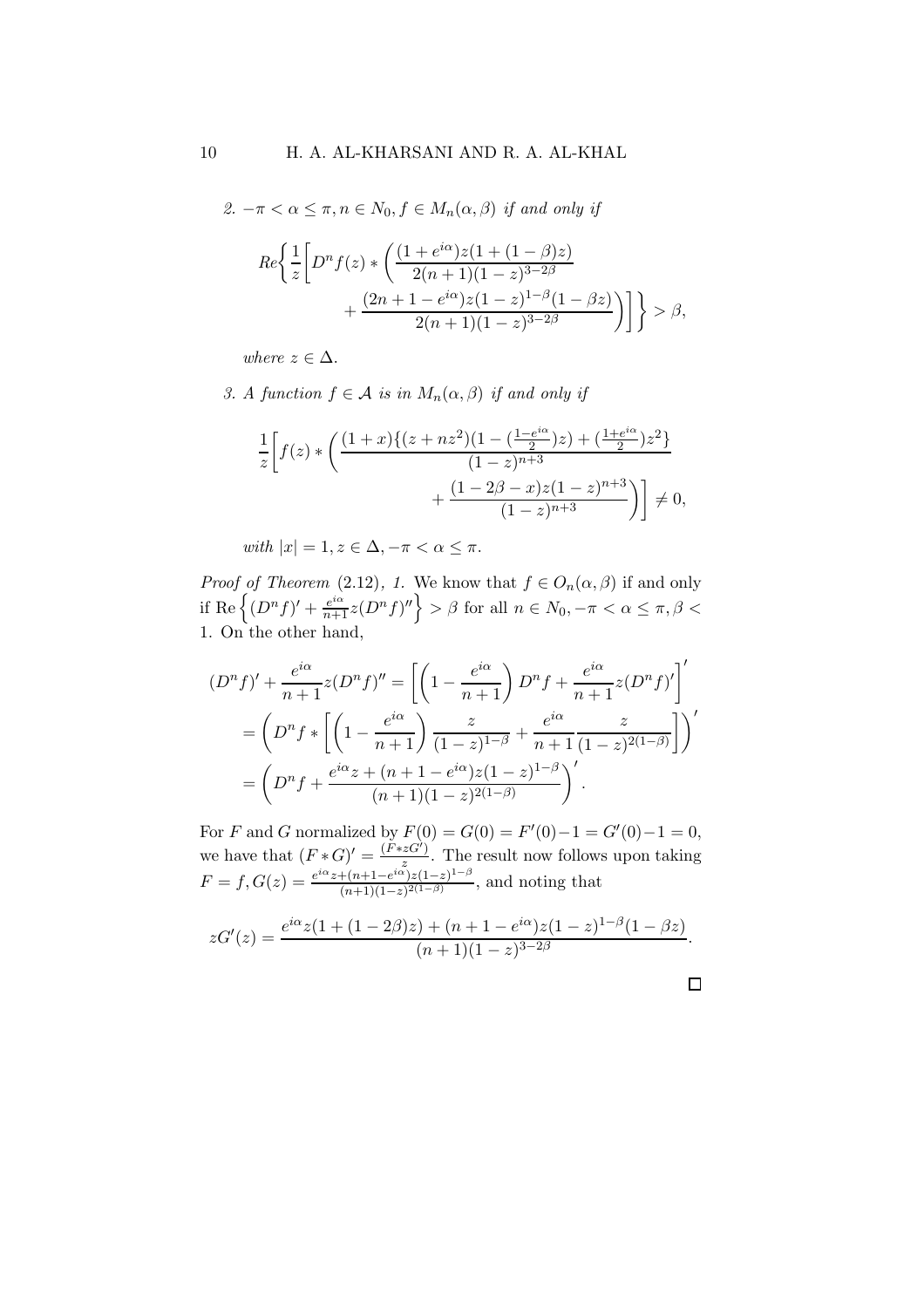*Proof of Theorem* (2.12), 2. We know that  $f \in M_n(\alpha, \beta)$  if and only if Re $\left\{ (D^n f)' + \frac{1+e^{i\alpha}}{2(n+1)}z(D^n f)'' \right\} > \beta$ . Furthermore, since  $(D^n f)'$  +  $\frac{1+e^{i\alpha}}{2(n+1)}z(D^nf)''=\frac{2n+1-e^{i\alpha}}{2(n+1)}(D^nf)' + \frac{1+e^{i\alpha}}{2(n+1)}(z(D^nf)')',$  it follows that

$$
(Dn f)' + \frac{1 + e^{i\alpha}}{2(n+1)} z (Dn f)''
$$
  
=  $\left(D^n f * \left[\frac{2n+1 - e^{i\alpha}}{2(n+1)} \frac{z}{(1-z)^{1-\beta}} + \frac{1 + e^{i\alpha}}{2(n+1)} \frac{z}{(1-z)^{2(1-\beta)}}\right]\right)'$   
=  $\left(D^n f * \left[\frac{(2n+1 - e^{i\alpha})z(1-z)^{1-\beta} + (1 + e^{i\alpha})z}{2(n+1)(1-z)^{2(1-\beta)}}\right]\right)'$ 

this is equal to

$$
\frac{1}{z} \Big\{ D^n f * \left( \frac{(1+e^{i\alpha})z(1+(1-\beta)z)}{2(n+1)(1-z)^{3-2\beta}} + \frac{2n+1-e^{i\alpha})z(1-z)^{1-\beta}(1-\beta z)}{2(n+1)(1-z)^{3-2\beta}} \right) \Big\},
$$

and (2.12), 2 follows.

*Proof of Theorem* (2.12), 3. Let  $f \in M_n(\alpha, \beta)$ , then

$$
\operatorname{Re}\left[ (D^n f)' + \frac{1 + e^{i\alpha}}{2(n+1)} z (D^n f)'' \right] > \beta
$$

or

$$
\operatorname{Re}\left[\left(\frac{1+e^{i\alpha}}{2}\right)D^{n+1}f+\frac{1-e^{i\alpha}}{2}D^nf\right]'>\beta.
$$

Since  $\left[\frac{1+e^{i\alpha}}{2}D^{n+1}f + \frac{1-e^{i\alpha}}{2}D^{n}f\right]' = 1$  at the origin, we can write  $f \in M_n(\alpha, \beta)$  if and only if

$$
\frac{[(\frac{1+e^{i\alpha}}{2})D^{n+1}f + (\frac{1-e^{i\alpha}}{2})D^nf]' - \beta}{1-\beta} \neq \frac{x-1}{x+1}, \quad |x| = 1, z \in \Delta.
$$

This is equivalent to

$$
(1+x)\left[\left(\frac{1+e^{i\alpha}}{2}\right)D^{n+1}f+\left(\frac{1-e^{i\alpha}}{2}\right)D^{n}f\right]'(1-2\beta-x)\neq 0.\tag{12}
$$

 $\Box$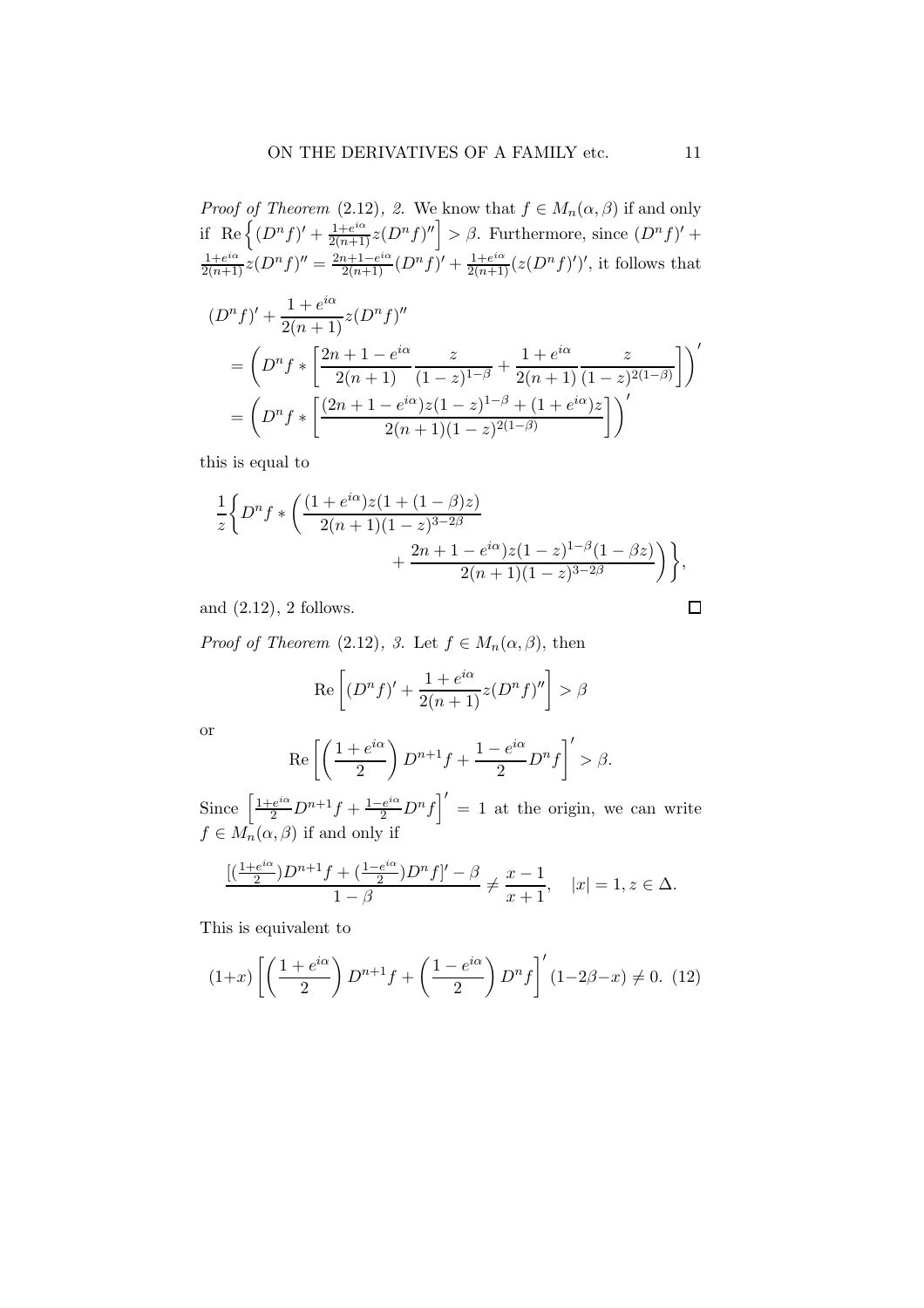Writing  $g(z) = z/(1-z)^{n+1}$ , we observe that

$$
z \left[ \left( \frac{1+e^{i\alpha}}{2} \right) D^{n+1} f + \left( \frac{1-e^{i\alpha}}{2} \right) D^n f \right]'
$$
  
=  $z \left( \left( \frac{1+e^{i\alpha}}{2} \right) \left( f * \frac{g}{1-z} \right) + \left( \frac{1-e^{i\alpha}}{2} \right) (f * g) \right)'$   
=  $\frac{1+e^{i\alpha}}{2} \left( f * z \left( \frac{g}{1-z} \right)' \right) + \frac{1-e^{i\alpha}}{2} (f * zg').$ 

From this and (12), we conclude that  $f \in M_n(\alpha, \beta)$  if and only if

$$
\frac{1}{z} \left[ f * \left\{ (1+x) \left( \frac{1+e^{i\alpha}}{2} \right) z \left( \frac{g}{1-z} \right)' + (1+x) \left( \frac{1-e^{i\alpha}}{2} \right) zg' + (1-2\beta-x)z \right\} \right] \neq 0,
$$

or if and only if

$$
\frac{1}{z} \left[ f * \left\{ \frac{(1+x)z[(1+nz)(1-(\frac{1-e^{i\alpha}}{2})z) + (\frac{1+e^{i\alpha}}{2})z]}{(1-z)^{n+3}} + \frac{(1-2\beta-x)z(1-z)^{n+3}}{(1-z)^{n+3}} \right\} \right] \neq 0
$$

which implies the theorem.

For the cases  $n = 0, \beta = 0$ , Theorem (2.12) 1-2, gives Theorem 3 obtained in [16]. And for  $\alpha = \pi$ , Theorem (2.12) 3, gives Theorem 2.6 obtained in [2].

THEOREM 2.13. 1. Let  $0 \leq \gamma < 1$ . If  $\beta \leq \beta_0 = \frac{41+23\gamma}{64}$  and if  $n \geq n_0 = \frac{15 + \gamma - 16\beta}{1 - \gamma}$  $\frac{-\gamma-16\beta}{1-\gamma}$ , then  $M_n(\alpha, \beta) \subset K(\gamma)$ , where  $K(\gamma)$  is the well-known class of convex functions of order  $\gamma$ .

$$
\mathcal{Q}.\,\,O_n(\alpha,\beta)\subset\bigcap_{\alpha}M_n(\alpha,\beta).
$$

3. For each  $\alpha, -\pi < \alpha \leq \pi, \alpha \neq 0, M_n(\alpha, \beta) - K(\beta)$  is nonempty.

To prove this theorem we shall need the following lemma, which is due to Ahuja and Jahangiri [2].

$$
\qquad \qquad \Box
$$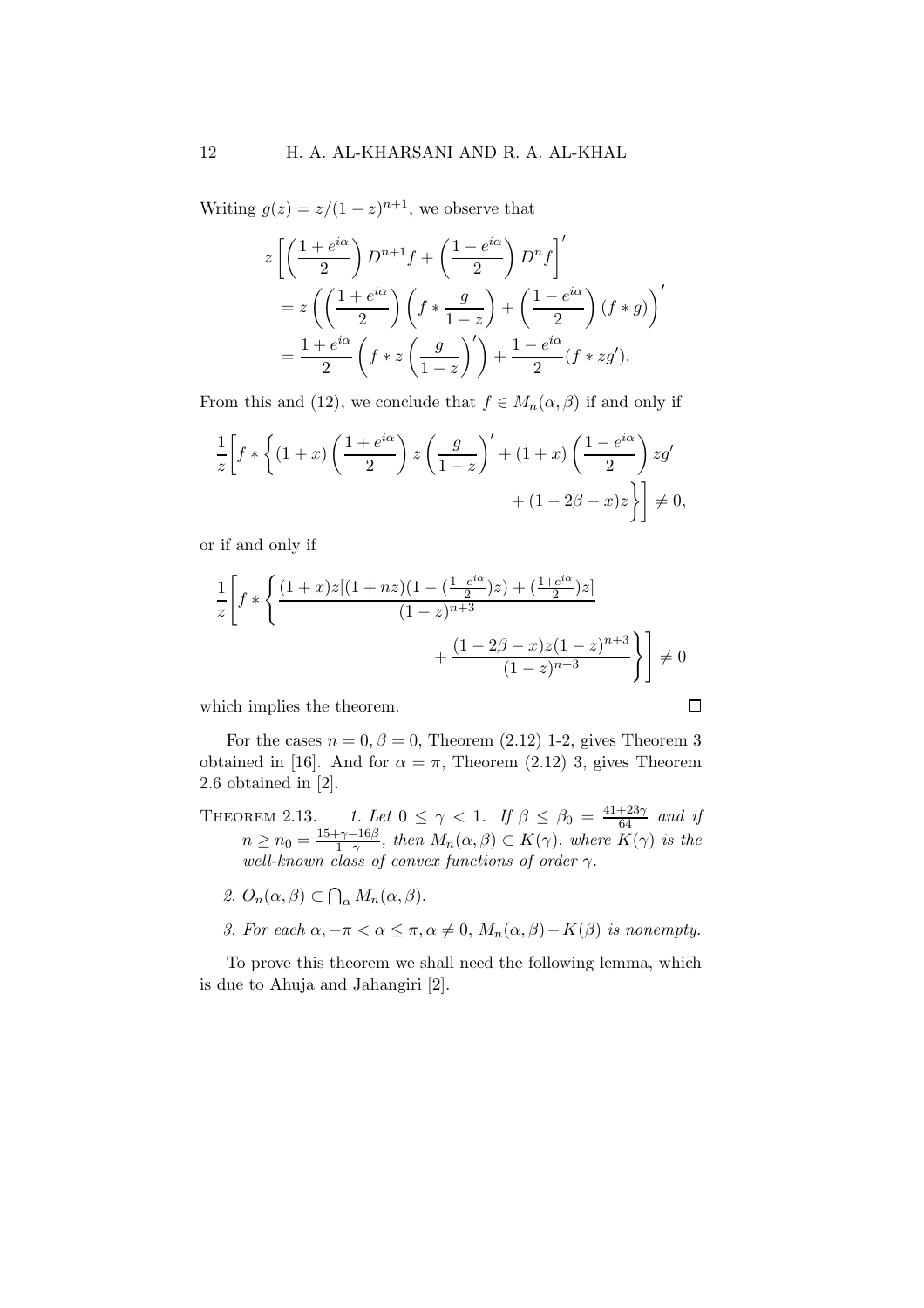LEMMA 2.14. Let  $0 \leq \gamma < 1$ . If  $\beta \leq \beta_0 = \frac{41+23\gamma}{64}$  and if  $n \geq n_0 =$  $15+\gamma-16\beta$  $\frac{\gamma-16\beta}{1-\gamma}$ , then  $M_n(\beta) \subset K(\gamma)$ .

*Proof of Theorem* (2.13), 1. From (2.4) we found that  $M_n(\alpha, \beta) \subset$  $M_n(\pi, \beta)$ , and using Lemma (2.14) [2], the result follows.  $\Box$ 

*Proof of Theorem* (2.13), 2. If  $f \in O_n(\alpha, \beta)$ , then

$$
\operatorname{Re}\left\{(D^n f)' + \frac{e^{i\alpha}}{n+1}z(D^n f)''\right\} > \beta
$$

for all  $z \in \Delta$ . Since  $1+e^{i\alpha}$  $\left|\frac{1+e^{i\alpha}}{2(n+1)}\right| \leq 1$  for all  $-\pi < \alpha \leq \pi$ , it follows that Re  $\left\{ (D^n f)' + \frac{1+e^{i\alpha}}{2(n+1)} z(D^n f)'' \right\} > \beta$  for  $z \in \Delta$ ,  $-\pi < \alpha \le \pi$ . We conclude that  $f \in \bigcap_{\alpha} M_n(\alpha, \beta)$ .

Proof of Theorem (2.13), 3. Consider the function

$$
f_{\alpha}(z) = z + \frac{1 - \beta}{3 + e^{i\alpha}} z^2.
$$

Since

$$
(Dn f)' + \frac{1 + e^{i\alpha}}{2(n+1)} z(Dn f)'' - \beta =
$$
  

$$
(1 - \beta) + \frac{2(1 - \beta)(n+1)}{3 + e^{i\alpha}} \left[ 1 + \frac{1 + e^{i\alpha}}{2(n+1)} \right] z,
$$
  

$$
f_{\alpha} \in M_n(\alpha, \beta) - K(\beta).
$$
 Because  $\frac{1 - \beta}{3 + e^{i\alpha}} > \frac{1 - \beta}{4}$  for  $\alpha \neq 0$ .

The following theorem gives the necessary and sufficient condition for the integral operator  $\frac{(n+1)}{z^n} \int_0^z t^{n-1} f(t) dt$  to be in  $M_{n+1}(\alpha, \beta)$ .

THEOREM 2.15. et  $J : A \rightarrow A$  be an integral operator defined by

$$
J_f(z) = \frac{(n+1)}{z^n} \int_0^z t^{n-1} f(t) dt.
$$
 (13)

Then  $J_f(z) \in M_{n+1}(\alpha, \beta)$  if and only if  $f(z) \in M_n(\alpha, \beta)$ .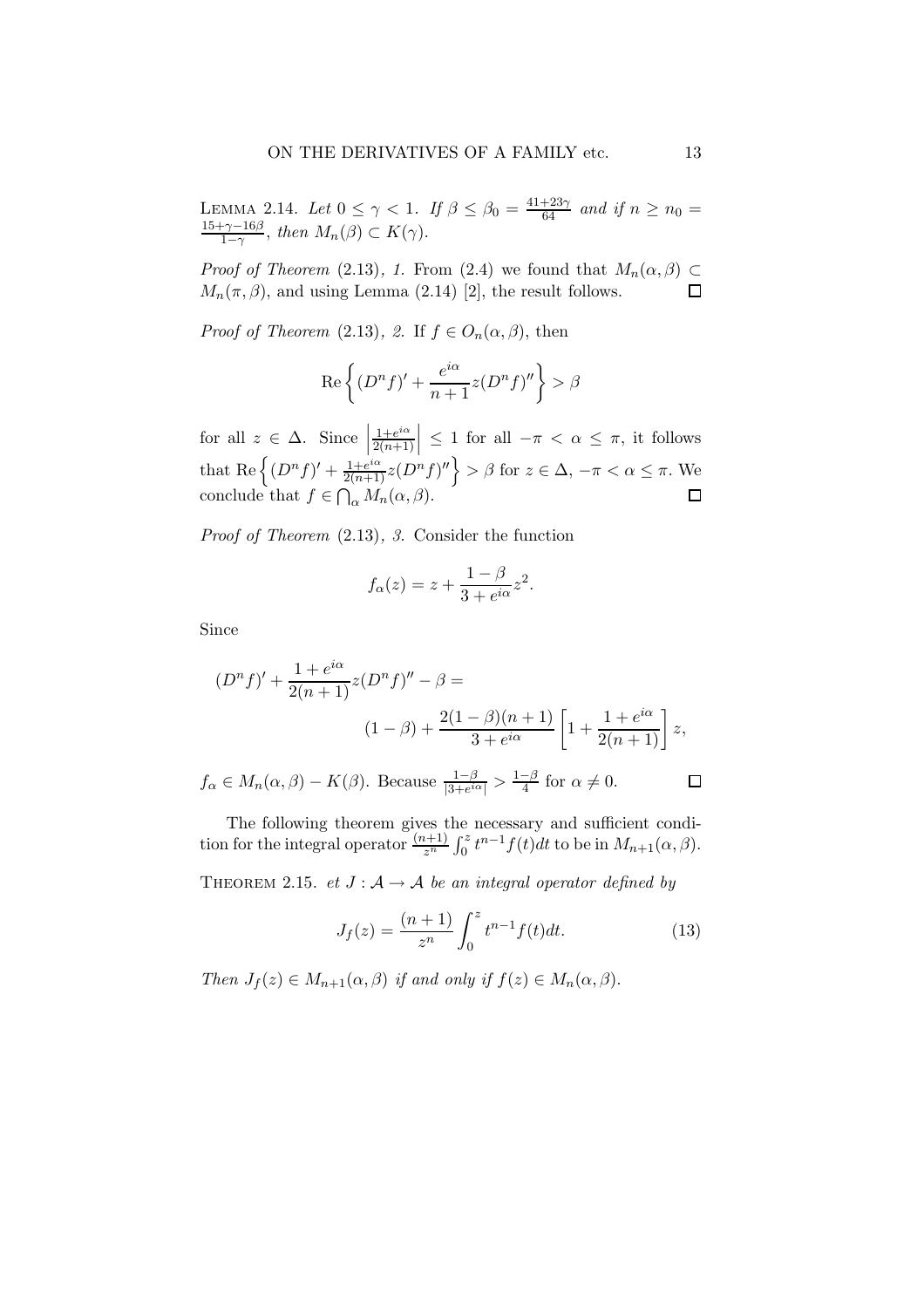Proof. It is sufficient to show that

$$
D^{n} f(z) = D^{n+1} J_f(z)
$$
 (14)

 $\Box$ 

From (13) we get

$$
D^{n}J_{f}(z) = \frac{n+1}{z^{n}} \int_{0}^{z} t^{n-1} D^{n} f(t) dt.
$$
 (15)

By differentiating (15) and using (5) we obtain (14).

THEOREM 2.16.  $M_n(\alpha, \beta)$  is closed under convolution with convex functions.

For proving this theorem we shall use the following lemma which is due to Ruscheweyh and Sheil-Small [14].

LEMMA 2.17. If  $\phi \in K(0)$  and if  $g \in A$  is starlike in  $\Delta$ , then the function  $(\phi * gF)/(\phi * g)$  takes values in the convex hull of  $F(\Delta)$  for every function F in A.

*Proof of Theorem* (2.16). Let  $g(z) = z$  and

$$
F(z) = \left[ \left( \frac{1 + e^{i\alpha}}{2} \right) D^{n+1} f + \left( \frac{1 - e^{i\alpha}}{2} \right) D^n f \right]'.
$$

Then for  $\phi \in K(0)$ , we have

$$
\frac{\phi * zF}{\phi * z} = \frac{\phi * z \left[ \left( \frac{1 + e^{i\alpha}}{2} \right) D^{n+1} f + \left( \frac{1 - e^{i\alpha}}{2} \right) D^n f \right]'}{z}
$$
\n
$$
= \left( \phi * \left[ \left( \frac{1 + e^{i\alpha}}{2} \right) D^{n+1} f + \frac{1 - e^{i\alpha}}{2} D^n f \right] \right)'
$$
\n
$$
= \left( \left( \frac{1 + e^{i\alpha}}{2} \right) D^{n+1} (\phi * f) + \left( \frac{1 - e^{i\alpha}}{2} \right) D^n (\phi * f) \right)'
$$

By (2.17), we conclude that

$$
\left\{ \left( \frac{1+e^{i\alpha}}{2} \right) D^{n+1}(\phi * f) + \left( \frac{1-e^{i\alpha}}{2} \right) D^n(\phi * f) \right\} \in M_0(\pi, \beta).
$$

This means that  $\phi * f \in M_n(\alpha, \beta)$ . So the proof is complete.  $\Box$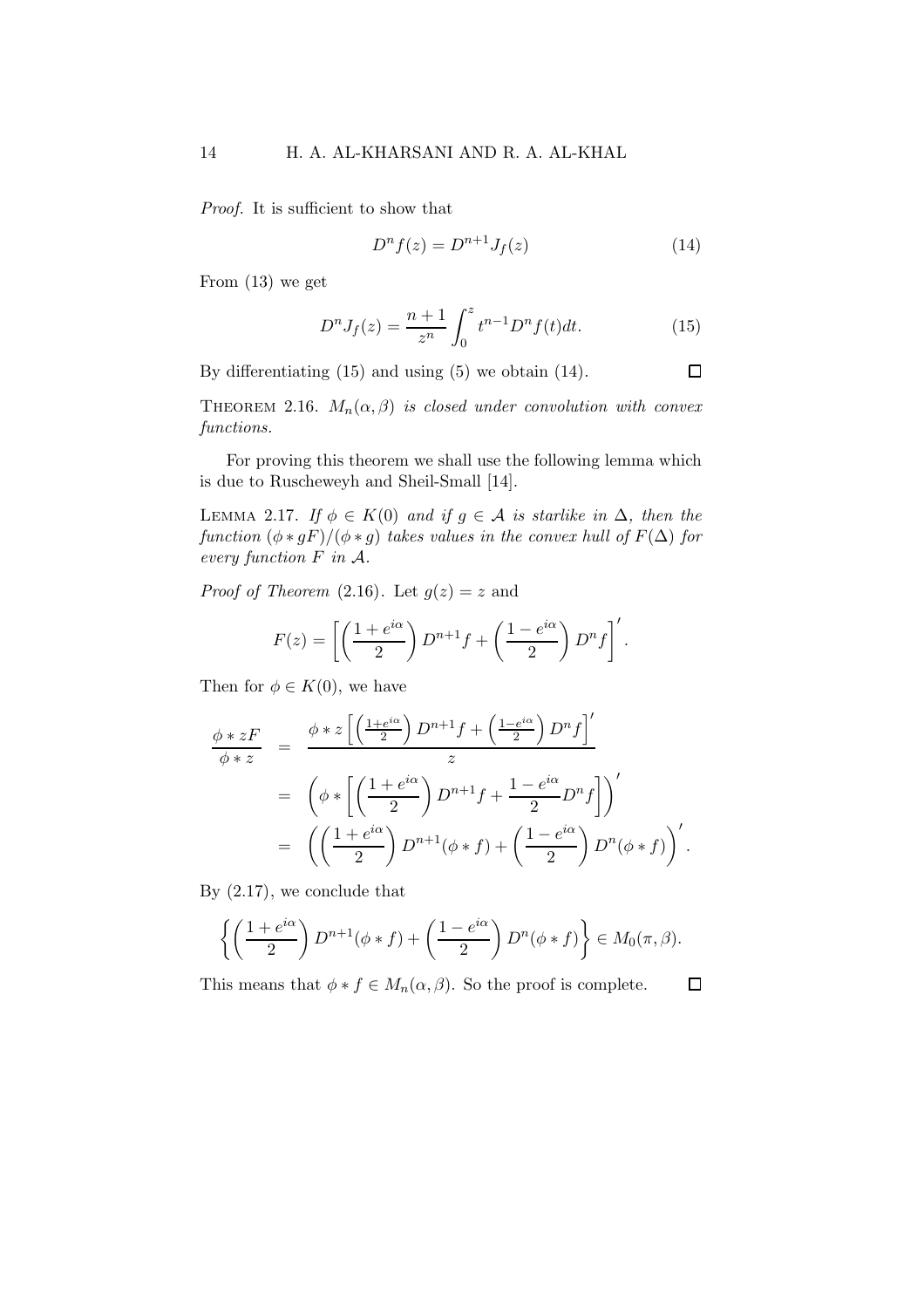The last theorem is on the convolution of functions in  $M_n(\alpha, \beta)$ with functions in  $M_n(\pi, \beta)$ . We shall use the following lemma, due to Fejér [5], to prove this theorem. A sequence  ${c_k}_{k=0}^{\infty}$  of non-negative real numbers is said to be a convex null sequence if  $c_k \to 0$  as  $k \to \infty$ , and  $c_0 - c_1 \ge c_1 - c_2 \ge \cdots \ge c_{k-1} - c_k \ge \cdots \ge 0$ .

LEMMA 2.18. Let  ${c_k}_{k=0}^{\infty}$  be a convex null sequence. Then the function  $p(z) = \frac{c_0}{2} + \sum_{k=1}^{\infty} c_k z^k$ ,  $z \in \Delta$ , is analytic and Re  $p(z) > 0$ in ∆.

THEOREM 2.19. Let  $f \in M_n(\pi, \beta)$  and  $g \in M_n(\alpha, \beta)$ . Then  $f * g \in$  $M_n(\alpha, \gamma)$  if

$$
\gamma = \frac{n(2\beta + 1) + 4\beta - 1}{2(n+1)} \ge \beta.
$$
 (16)

*Proof.* For  $c_0 = 1$  and

$$
c_k = \frac{n+1}{(k+1)\binom{k+n}{n}}, \quad k \ge 1,
$$

we see that  ${c_k}_{k=0}^{\infty}$  is a convex null sequence. Therefore, by  $(2.18)$ , we have  $\overline{1}$ 

$$
\operatorname{Re}\left(1+\sum_{k=2}^{\infty}\frac{n+1}{k\binom{k+n-1}{n}}z^{k-1}\right) > \frac{1}{2}.\tag{17}
$$

Let  $g(z) = z + \sum_{k=2}^{\infty} b_k z^k$  be in  $M_n(\alpha, \beta)$ . By (11) we have

$$
\operatorname{Re}\left(1+\sum_{k=2}^{\infty}k\left[1+\frac{(k-1)(1+e^{i\alpha})}{2(n+1)}\right]\binom{k+n-1}{n}b_kz^{k-1}\right) > \beta. \tag{18}
$$

Now we convolve  $(17)$  and  $(18)$  and apply  $(2.11)$  to obtain

$$
\operatorname{Re}\left(1+\sum_{k=2}^{\infty}(n+1)\left[1+\frac{(k-1)(1+e^{i\alpha})}{2(n+1)}\right]b_kz^{k-1}\right) > \beta
$$

$$
\operatorname{Re}\left\{\frac{g}{z}+\frac{1+e^{i\alpha}}{2(z-1)}\left(\frac{zg'-g}{z}\right)\right\} > \frac{n+\beta}{2}
$$

or

$$
\operatorname{Re}\left\{\frac{g}{z}+\frac{1+e^{i\alpha}}{2(n+1)}\left(\frac{zg'-g}{z}\right)\right\} > \frac{n+\beta}{n+1}
$$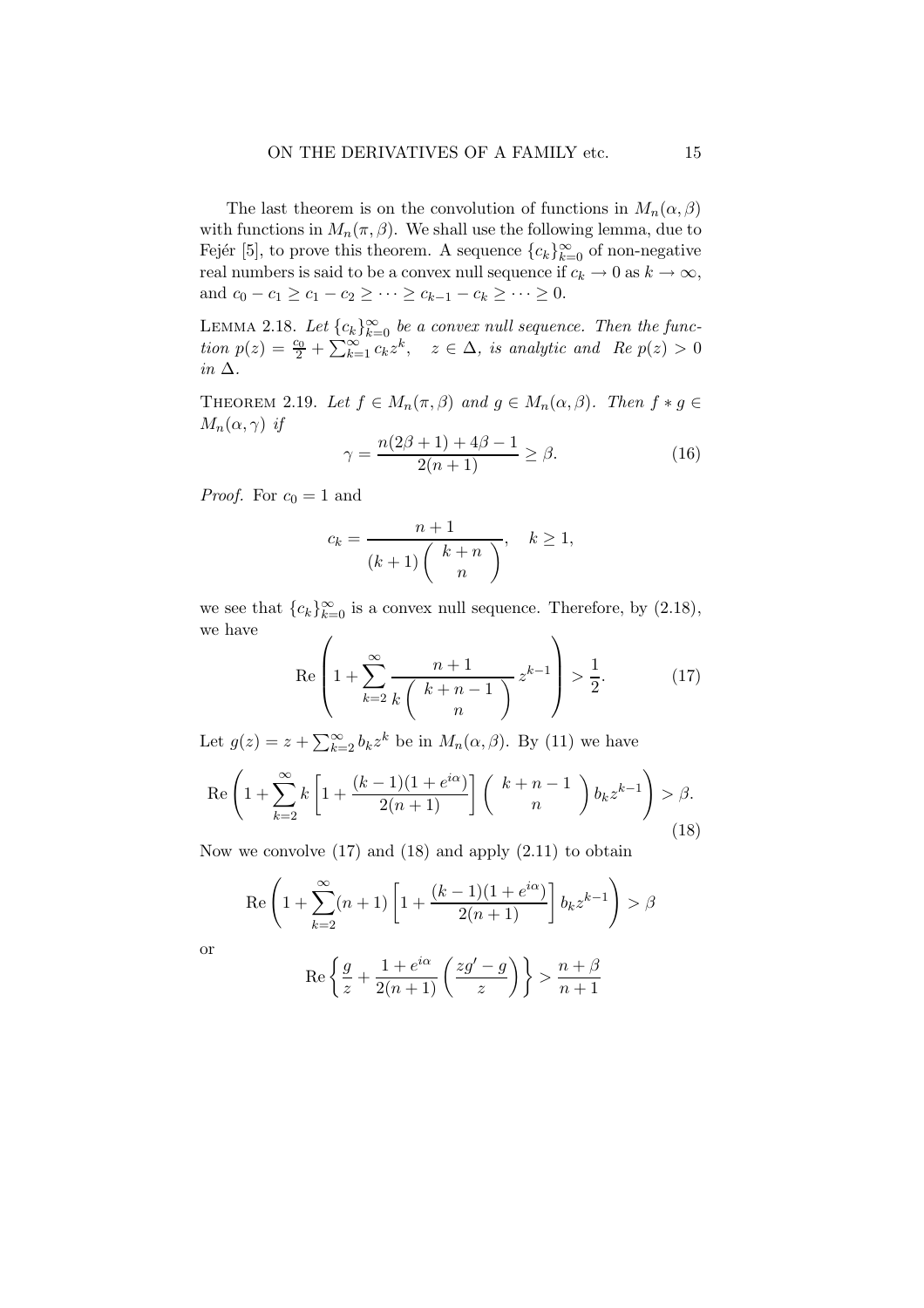or

$$
\operatorname{Re}\left\{\frac{g}{z} + \frac{1+e^{i\alpha}}{2(n+1)}\left(\frac{zg' - g}{z}\right) - \frac{2\beta + n - 1}{2(n+1)}\right\} > \frac{1}{2}.
$$

Since  $\text{Re}(D^n f)' > \beta$ , we once again use (2.11) to obtain

$$
\operatorname{Re}\left((D^{n} f)'\ast\left[\frac{g}{z}+\frac{1+e^{i\alpha}}{2(n+1)}\left(\frac{zg'-g}{z}\right)-\frac{2\beta+n-1}{2(n+1)}\right]\right)>\beta
$$

or

$$
\operatorname{Re}\left\{ \left( (D^n f)' * \frac{g}{z} \right) + \frac{1 + e^{i\alpha}}{2(n+1)} \left( (D^n f)' * \frac{zg' - g}{z} \right) \right\}
$$

$$
> \frac{n(2\beta + 1)4\beta - 1}{2(n+1)} = \gamma.
$$

Using the fact that

$$
(D^{n}(f * g))' = (D^{n}f)' * (g(z)/z)
$$
  
\n
$$
z (D^{n}(f * g))'' = z ((D^{n}f)' * (g(z)/z))'
$$
  
\n
$$
= (D^{n}f)' * z (g(z)/z)'
$$

conclude the theorem.

For  $\alpha = \pi$ , (2.19) gives the corresponding result in Theorem 4 by Ahuja and Jahangiri [1].

## **REFERENCES**

- [1] O. P. AHUJA AND M. JANANGIRI, n the derivatives of a family of analytic functions, Math. Japonica 47 (1998), no. 1, 67–72.
- [2] O. P. AHUJA AND M. JANANGIRI, On a class of bounded analytic functions, Scientiae Mathematica 1 (1998), no. 1, 85-88.
- [3] J. W: ALXANDER, Functions which map the interior of the unit circle upon simple regions, Ann. Math. 17 (1915), 12–22.
- [4] P. L. Duren, Univalent functions, Springer-Verlag, New York, 1980.
- [5] L. FEJÉR, Uber die positivitat von summen, die nach trigonometrischen order, Ac. Sc. Szeged (1925), 75–86.
- [6] G. Gasper, Nonnegative sums of cosine, ultraspherical and Jacobi polynomials, J. Math. Anal. Appl. 26 (1969), 60–68.
- [7] I. JACK, Functions starlike and convex of order  $\alpha$ , J. London Math. Soc. 3 (1971), 469–474.

 $\Box$